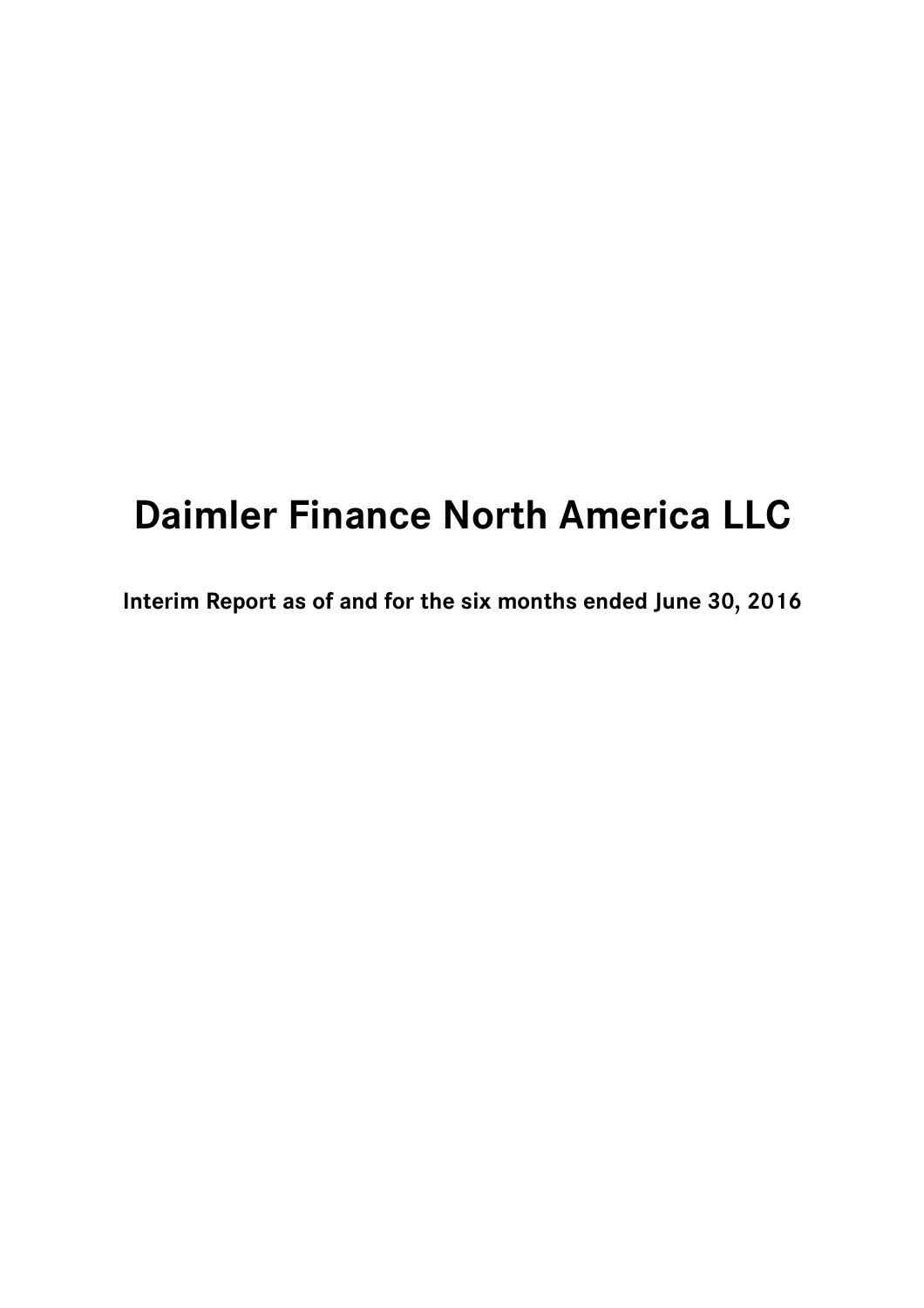# Table of Contents

| $\overline{1}$ . |  |
|------------------|--|
| 2.               |  |
| 3.               |  |
| 4.               |  |
| - 5.             |  |
|                  |  |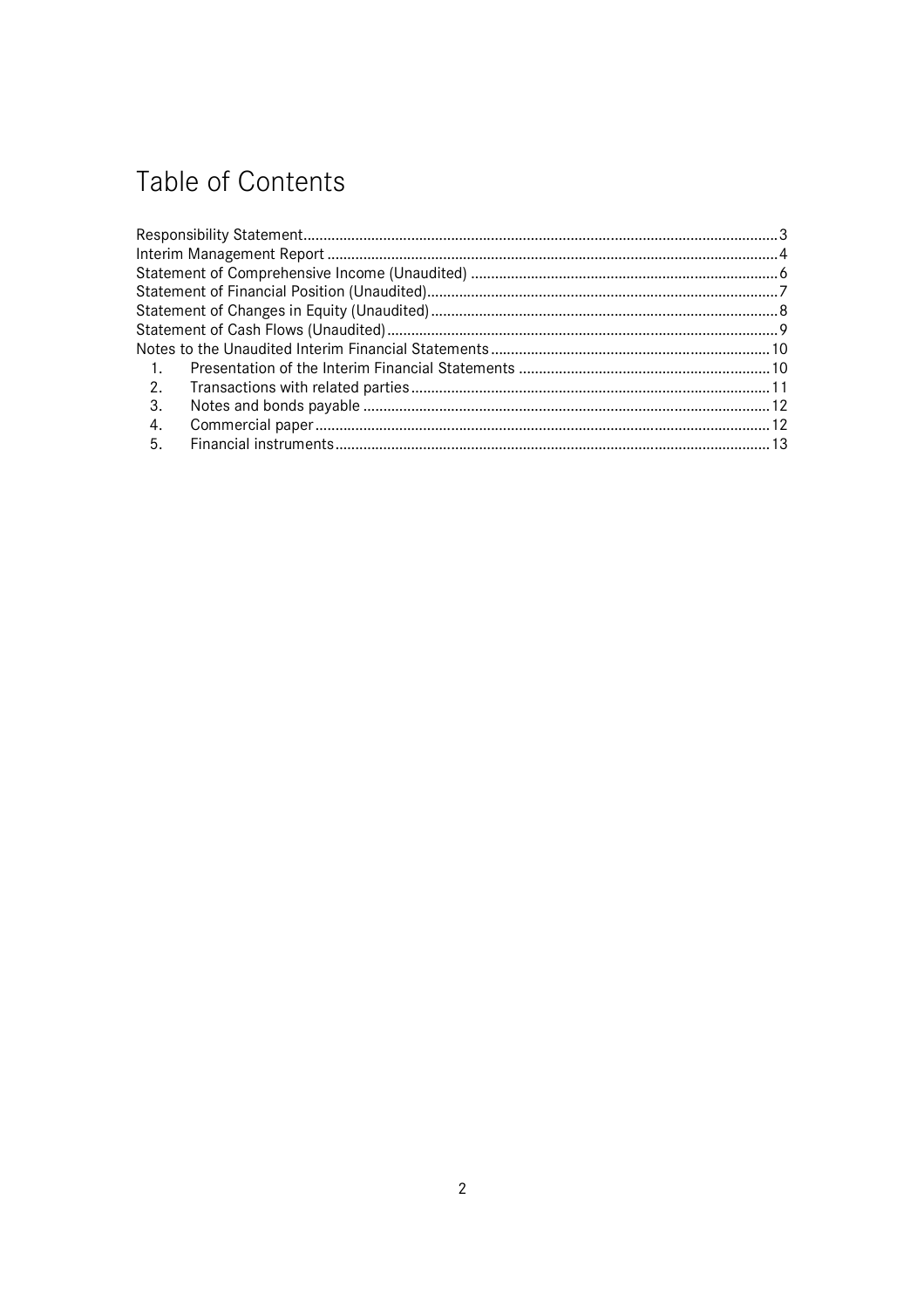### Responsibility Statement

To the best of our knowledge, and in accordance with the applicable reporting principles, the financial statements of Daimler Finance North America LLC provide a true and fair view of the assets, liabilities, financial position and profit or loss of the Company, and the Company's management report provides a fair review of the development and performance of the business and the position of the Company, together with a description of the principal opportunities and risks associated with the expected development of the Company.

Park Ridge, NJ (USA), August 29, 2016

Birger Qu

Ruben Simmons and Birger Ostermann **President & CEO** Chief Accounting Officer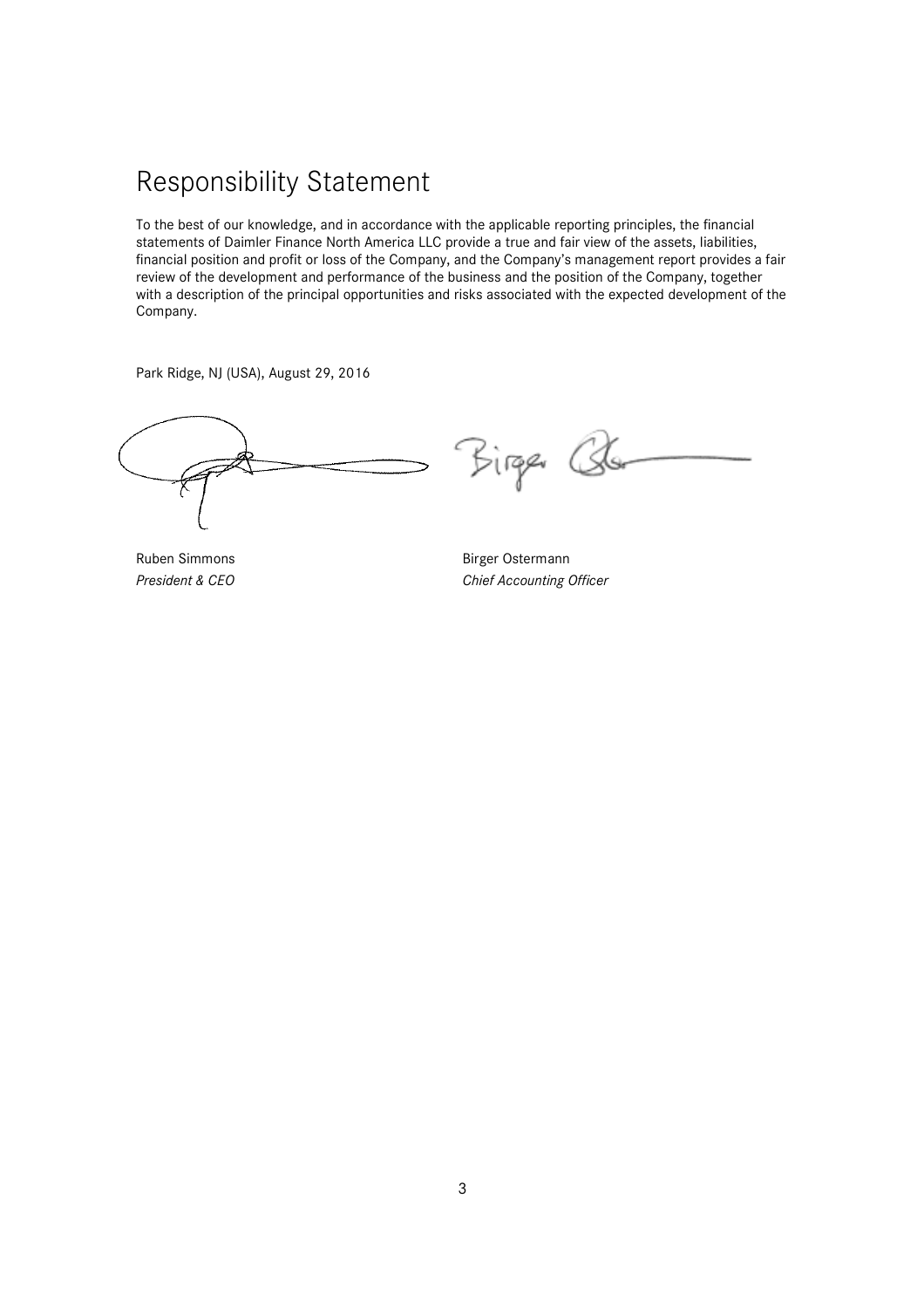### Interim Management Report

#### **General**

Daimler Finance North America LLC ("DFNA" or the "Company") is a wholly-owned subsidiary of Daimler North America Corporation ("DNA"), which is in turn a wholly-owned subsidiary of Daimler AG ("DAG" or "Daimler").

DFNA accesses U.S. and foreign capital markets to raise funds, which it lends to DNA through a consolidated funding and cash management system. As such, it has relationships with other subsidiaries of DAG. DAG issued full and unconditional guarantees for DFNA's obligations incurred under its outstanding notes and bonds program and commercial paper program. DFNA and DNA entered into an intercompany loan agreement which is intended to mirror DFNA's external borrowings such that interest expense with third parties is offset by corresponding interest income from DNA.

This document contains forward looking statements that reflect our current views about future events. Words such as "anticipate," "assume," "believe," "estimate," "expect," "intend," "may," "can," "could," "plan," "project," "should" and similar expressions are used to identify forward-looking statements. These statements are subject to many risks and uncertainties, including:

- an adverse development of global economic conditions, in particular a decline of demand and investment activity in the United States;
- a deterioration of our funding possibilities on the credit and financial markets, which could result in an increase in borrowing costs or limit our funding flexibility;
- changes in currency exchange rates and interest rates;
- changes in laws, regulations and government policies that may affect the Company or any of its sister companies; and
- the business outlook of the Company's sister companies in the United States, which may affect the funding requirements of these companies in the automotive and financial services businesses.

The following discussion should be read in conjunction with the DFNA's financial statements as of and for the six months ended June 30, 2016 and June 30, 2015, which were prepared in accordance with International Accounting Standard (IAS) 34 "Interim Financial Reporting."

The percentages in the following discussion were computed using exact dollar amounts and numbers. Some of those percentages may, therefore, not reflect the ratio between the rounded amounts presented below.

#### **Earnings**

#### *Interest Income*

Interest income was \$311,911 for the six months ended June 30, 2016 compared to \$257,098 for the six months ended June 30, 2015.

#### *Interest Expense*

Interest expense was \$311,911 the six months ended June 30, 2016, compared to \$257,098 for the six months ended June 30, 2015.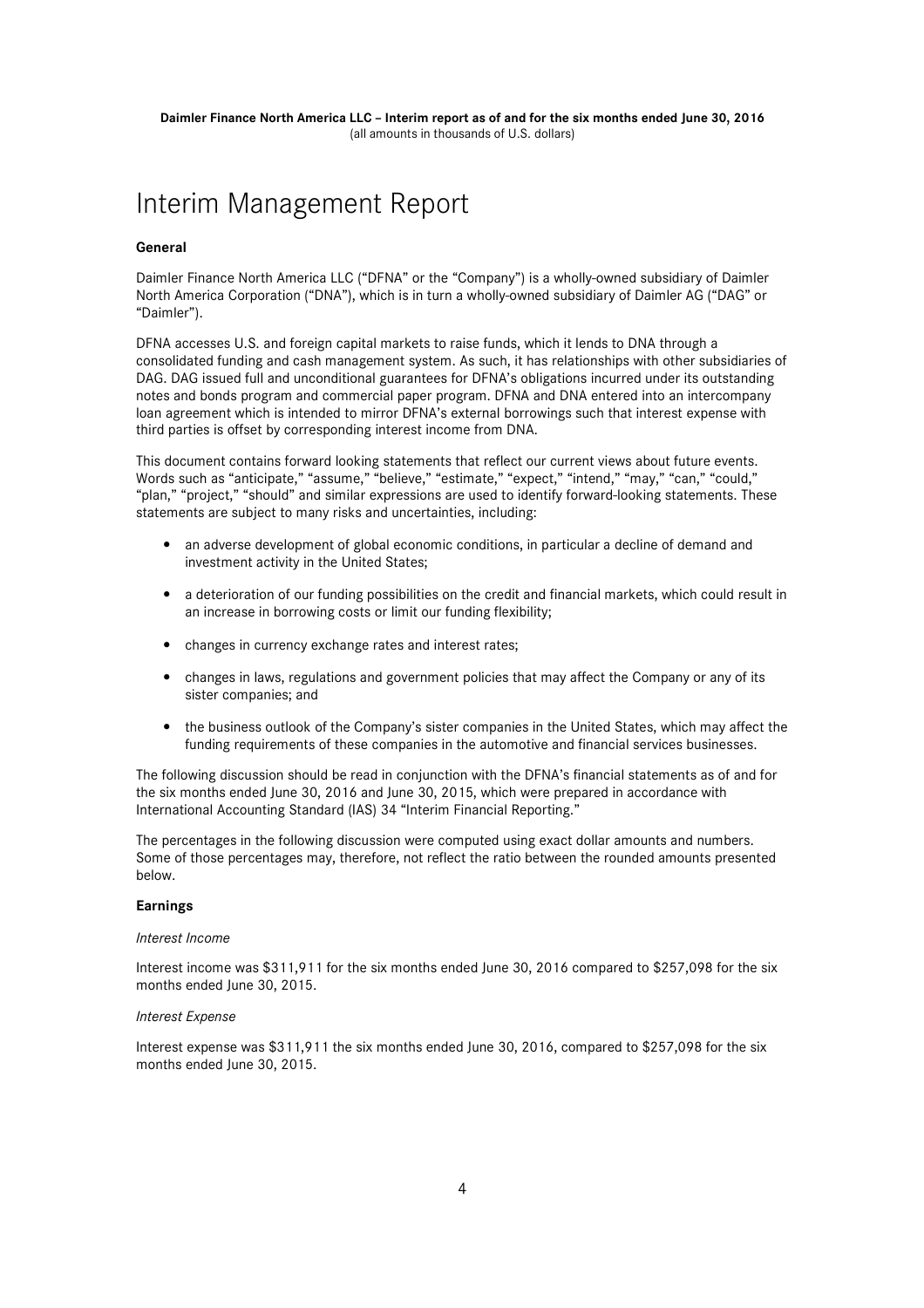#### **Daimler Finance North America LLC – Interim report as of and for the six months ended June 30, 2016**  (all amounts in thousands of U.S. dollars)

#### *Guarantee Fees*

Guarantee fees charged by DAG were \$15,055 for the six months ended June 30, 2016, compared to \$13,096 for the six months ended June 30, 2015.

#### *Administrative Expenses*

Administrative expenses were \$1,756 for the six months ended June 30, 2016 as compared to \$1,793 for the six months ended June 30, 2015.

#### *Reimbursement of expenses from DNA*

DFNA and DNA are parties to an agreement based on which DNA reimburses DFNA for any and all expenses incurred in connection with the administration of DFNA's notes and bonds program and commercial paper program.

#### *Net income*

Net income was zero for both the six months ended June 30, 2016 and the six months ended June 30, 2015.

#### **Financial Position**

Total assets were \$23,995,954 at June 30, 2016 compared to \$25,972,838 at December 31, 2015. The decrease of 1,976,844 or 8% reflects that repayments of loans exceeded the number of issuances of loans in 2016.

Total liabilities also decreased to \$23,995,954 at June 30, 2016 from \$25,972,838 at December 31, 2015, reflecting that repayments of notes and bonds exceeded the issuances of notes and bonds in 2016.

#### **Liquidity and Capital Resources**

In the ordinary course of business, the Company issues notes and bonds and commercial paper in the US and lends the proceeds to DNA. Notes with a total face value of \$500,000 were issued during the first six months of 2016. No commercial papers were outstanding as of June 30, 2016. The Company had neither cash nor cash equivalents as of June 30, 2016 and December 31, 2015.

#### **Risk Report**

Many factors could directly and indirectly, through the close affiliation with DAG's affiliated companies, affect the Company's business, financial condition, and cash flows. The results of operations would not be affected due to the existing reimbursement agreements with DNA. The principal risks are described in DFNA's annual report 2015, which was submitted to the Luxembourg Stock Exchange on April 29, 2016.

#### **Outlook**

We expect net income and equity to be zero in 2016. This expectation is based on the assumption of a stable economic development and continuation of the Company's business model.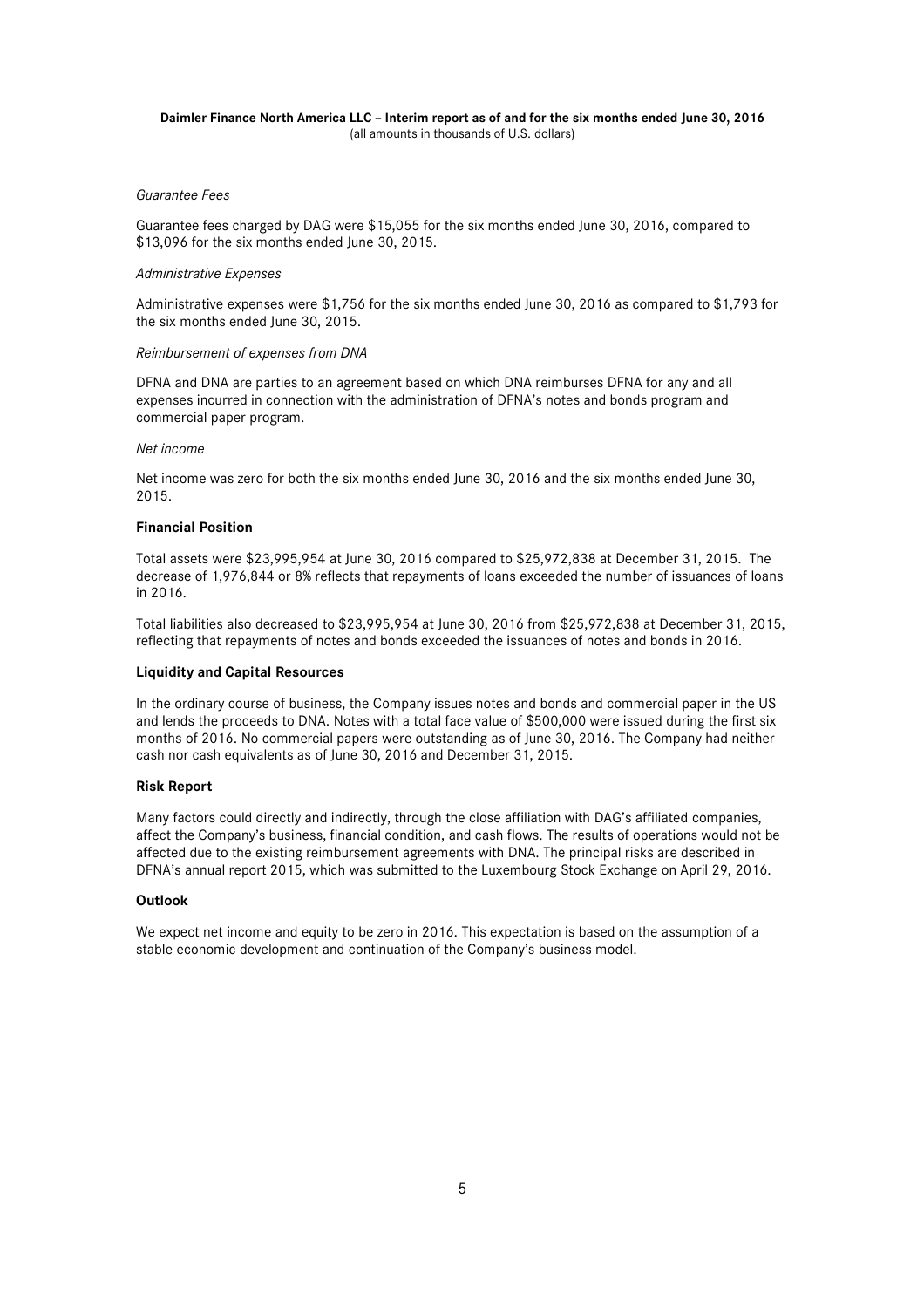# Statement of Comprehensive Income (Unaudited)

|                                     |             | Six months ended<br><b>June 30,</b> |            |
|-------------------------------------|-------------|-------------------------------------|------------|
|                                     | <b>Note</b> | 2016                                | 2015       |
| Interest income - DNA               |             | 311,911                             | 257,098    |
| Interest expense - external parties |             | (311, 911)                          | (257, 098) |
| Guarantee fees - DAG                | 2           | (15,055)                            | (13,096)   |
| Net interest expense                |             | (13,096)<br>(15, 055)               |            |
|                                     |             |                                     |            |
| Other financial income, net         |             |                                     |            |
| Administrative expenses             | 2           | (1,756)                             | (1,793)    |
| Reimbursement of expenses from DNA  | 2           | 16,811                              | 14,889     |
| Net income                          |             |                                     |            |
| Total comprehensive income          |             |                                     |            |

The accompanying notes on pages 10 to13 are an integral part of these unaudited interim financial statements.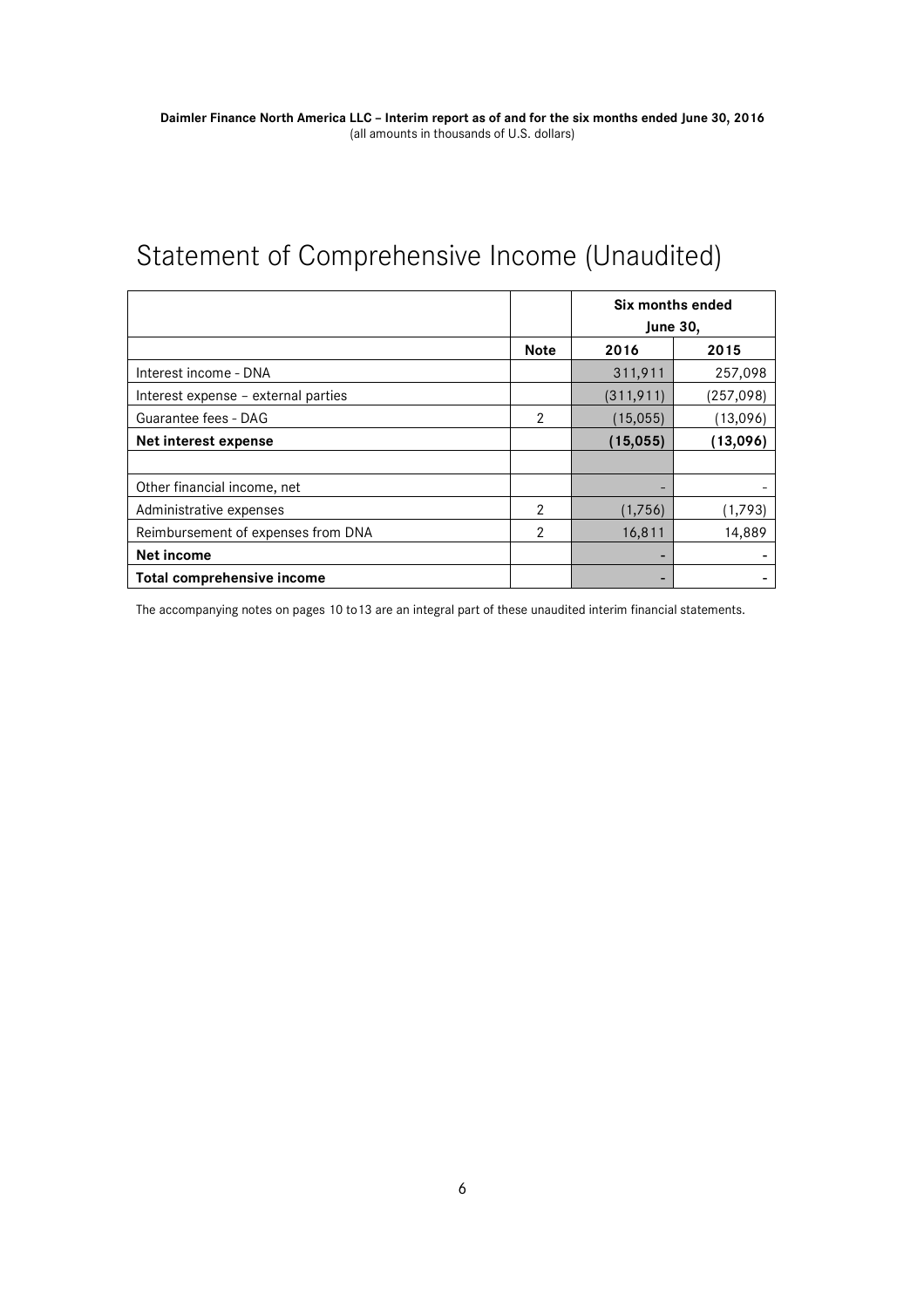# Statement of Financial Position (Unaudited)

|                                      |                | <b>June 30,</b> | December 31, |
|--------------------------------------|----------------|-----------------|--------------|
|                                      | <b>Note</b>    | 2016            | 2015         |
| <b>Assets</b>                        |                |                 |              |
| Receivables from related parties     | $\overline{2}$ | 18, 179, 379    | 20,669,160   |
| <b>Total non-current assets</b>      |                | 18, 179, 379    | 20,669,160   |
| Receivables from related parties     | $\overline{2}$ | 5,615,282       | 5,091,896    |
| Accrued interest income from DNA     |                | 201,293         | 211,782      |
| <b>Total current assets</b>          |                | 5,816,575       | 5,303,678    |
| <b>Total assets</b>                  |                | 23,995,954      | 25,972,838   |
|                                      |                |                 |              |
| <b>Equity and liabilities</b>        |                |                 |              |
| <b>Total equity</b>                  |                |                 |              |
| Notes and bonds payable              | 3              | 18, 179, 379    | 20,669,160   |
| <b>Total non-current liabilities</b> |                | 18, 179, 379    | 20,669,160   |
| Payables to related parties          | $\overline{2}$ | 17,385          | 19,728       |
| <b>Other Provisions</b>              |                | 86              | 128          |
| Notes and bonds payable              | 3              | 5,597,811       | 4,547,207    |
| Commercial paper                     | 4              |                 | 524,833      |
| Accrued interest expense             |                | 201,293         | 211,782      |
| <b>Total current liabilities</b>     |                | 5,816,575       | 5,303,678    |
| <b>Total liabilities</b>             |                | 23,995,954      | 25,972,838   |
| <b>Total equity and liabilities</b>  |                | 23,995,954      | 25,972,838   |

The accompanying notes on pages 10 to13 are an integral part of these unaudited interim financial statements.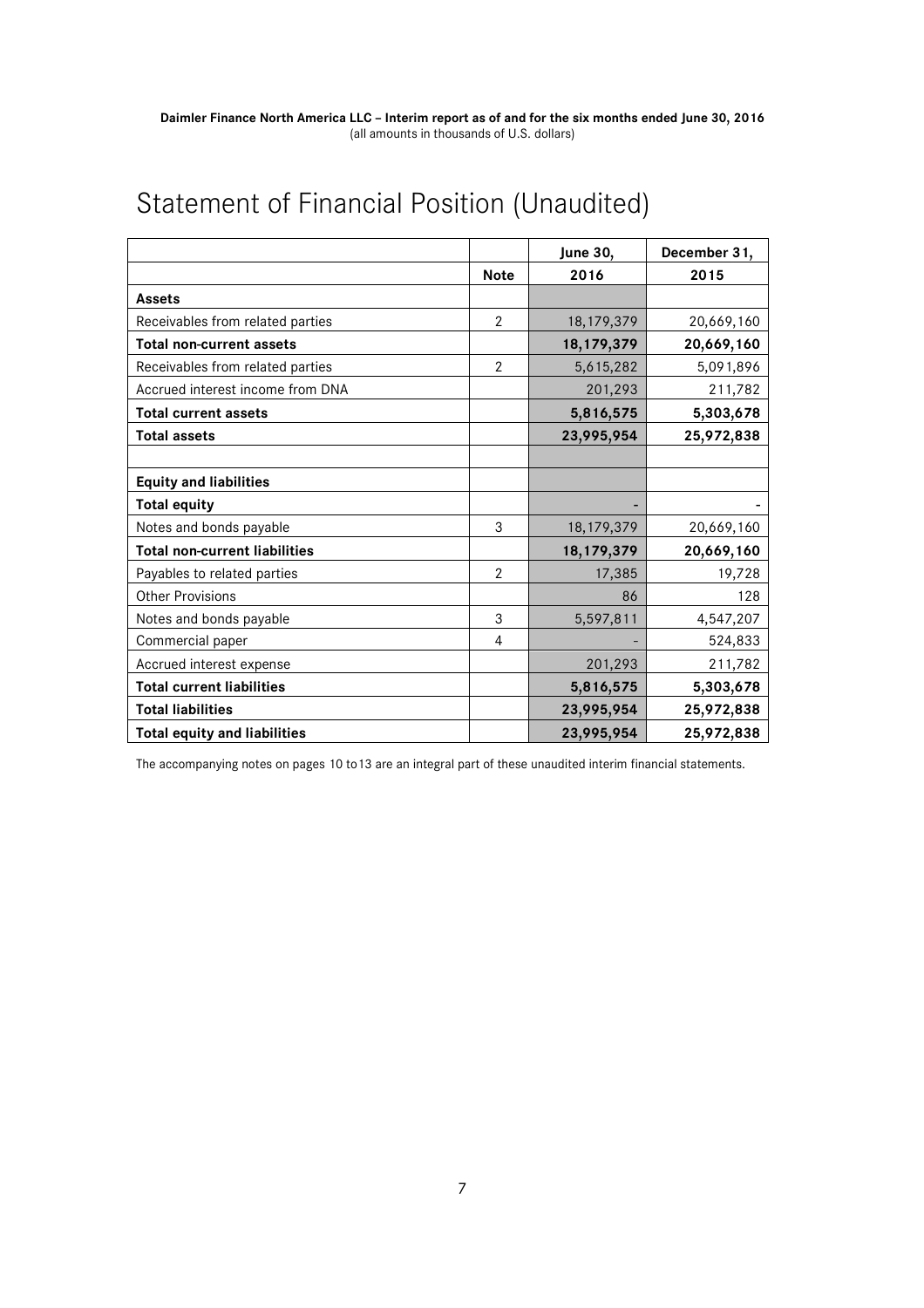# Statement of Changes in Equity (Unaudited)

|                                                           | Member's<br>Investment | Retained<br><b>Earnings</b> | <b>Other</b><br><b>Reserves</b> | Total<br>Equity |
|-----------------------------------------------------------|------------------------|-----------------------------|---------------------------------|-----------------|
| Balance at January 1, 2015                                |                        |                             |                                 |                 |
| Net income                                                |                        |                             |                                 |                 |
| Total comprehensive income                                |                        |                             |                                 |                 |
| Transactions with owners directly<br>recognized in equity |                        |                             |                                 |                 |
| Balance at June 30, 2015                                  |                        |                             |                                 |                 |
| Balance at January 1, 2016                                |                        |                             | -                               |                 |
| Net income                                                |                        |                             |                                 |                 |
| Total comprehensive income                                |                        |                             | -                               |                 |
| Transactions with owners directly<br>recognized in equity |                        |                             |                                 |                 |
| Balance at June 30, 2016                                  |                        |                             |                                 |                 |

The accompanying notes on pages 10 to 13 are an integral part of these unaudited interim financial statements.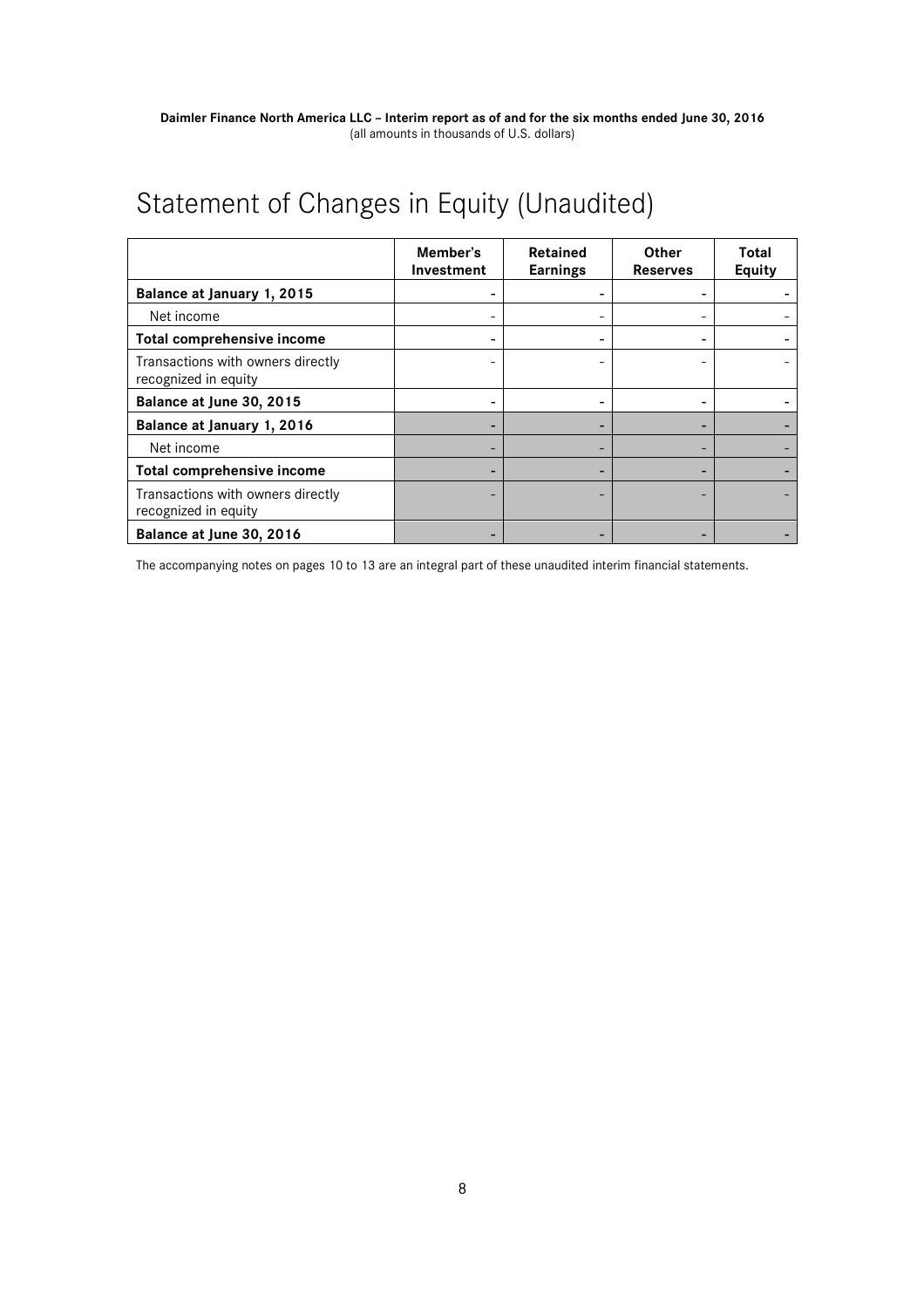# Statement of Cash Flows (Unaudited)

|                                                          |               | Six months ended<br><b>June 30,</b> |               |  |
|----------------------------------------------------------|---------------|-------------------------------------|---------------|--|
|                                                          | <b>Note</b>   | 2016                                | 2015          |  |
| Net income                                               |               |                                     |               |  |
| Net increase in receivables from related parties         | $\mathcal{P}$ | 3,416,395                           | (3,762,382)   |  |
| Net decrease in payables to related parties              | 2             | (2, 343)                            | 473           |  |
| Changes in other provisions                              |               | (42)                                | 104           |  |
| Net cash used in operating activities                    |               | 3,414,010                           | (3,761,805)   |  |
| Net cash from investing activities                       |               |                                     |               |  |
| Repayments of notes and bonds payable                    | 3             | (3,389,177)                         | (2,050,000)   |  |
| Issuances of notes and bonds payable                     | 3             | 500,000                             | 6,000,000     |  |
| Repayments of commercial paper                           | 4             | (524, 833)                          | (1, 591, 565) |  |
| Issuances of commercial paper                            | 4             |                                     | 1,403,370     |  |
| Net cash from financing activities                       |               | (3, 414, 010)                       | 3,761,805     |  |
| Net increase/decrease in cash and cash equivalents       |               |                                     |               |  |
| Cash and cash equivalents at the beginning of the period |               |                                     |               |  |
| Cash and cash equivalents at the end of the period       |               | -                                   |               |  |
|                                                          |               |                                     |               |  |

The accompanying notes on pages 10 to13 are an integral part of these unaudited interim financial statements.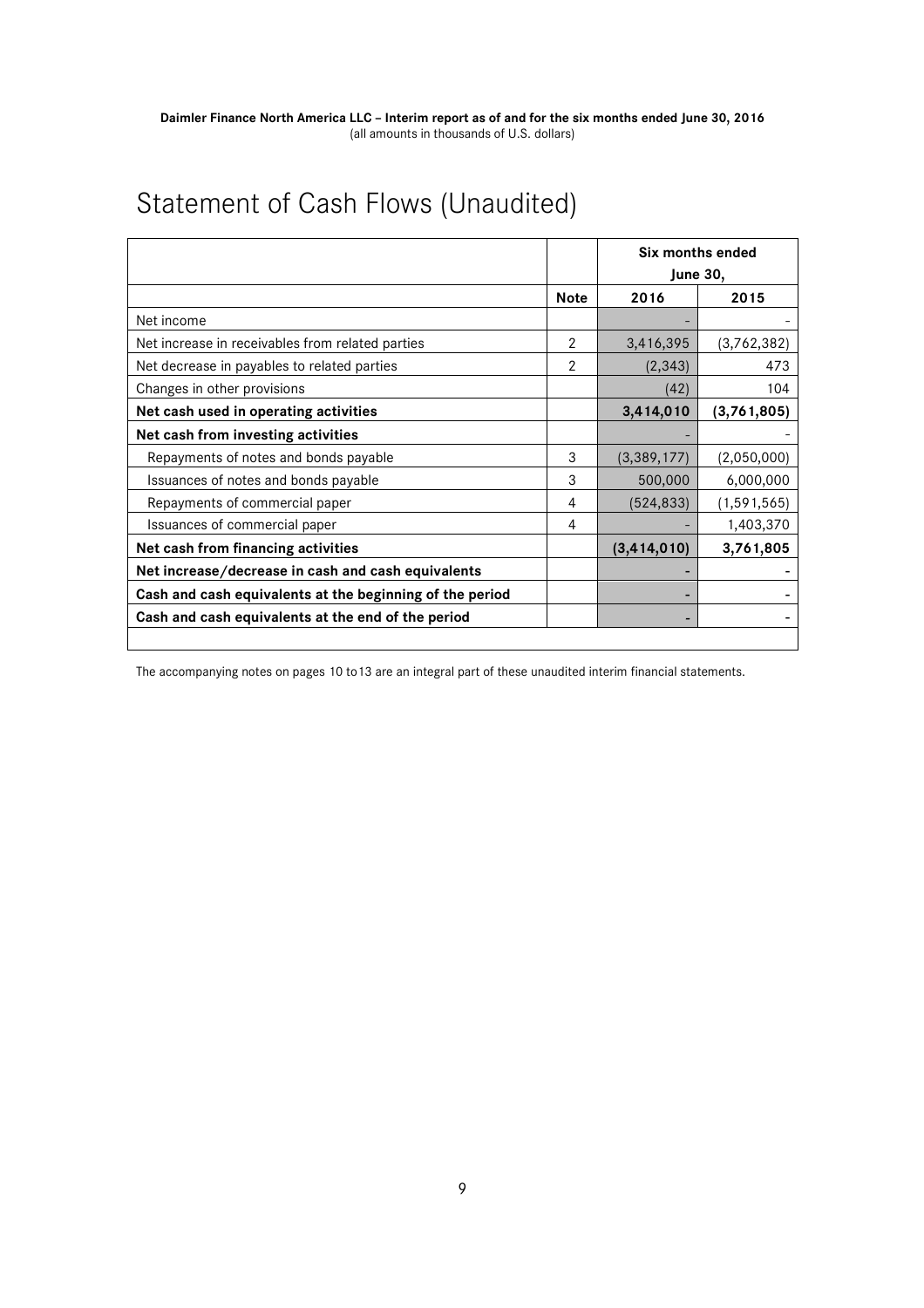### Notes to the Unaudited Interim Financial Statements

### **1. Presentation of the Interim Financial Statements**

These unaudited interim financial statements of Daimler Finance North America LLC ("DFNA" or the "Company") have been prepared in accordance with International Accounting Standard (IAS) 34, "Interim Financial Reporting".

Daimler Finance North America LLC ("DFNA" or the "Company") is a limited liability company organized under the laws of Delaware. The Company is a wholly-owned subsidiary of Daimler North America Corporation ("DNA"), which is in turn a wholly-owned subsidiary of Daimler AG ("DAG"). Its registered office is located at 1209 Orange Street, Wilmington, Delaware 19801, USA.

These interim financial statements are presented in U.S. dollars ("\$"), which is the Company's functional currency. Unless otherwise stated all amounts are presented in thousands of U.S. dollars.

In the opinion of the management, the interim financial statements reflect all adjustments (i.e. normal recurring adjustments) necessary for a fair presentation of the results of operations and the financial position of DFNA. Operating results for the interim periods presented are not necessarily indicative of the results that may be expected for any future period or the full fiscal year. The interim financial statements should be read in conjunction with the December 31, 2015 audited IFRS financial statements and notes which were submitted to the Luxembourg Stock Exchange on April 29, 2016. The accounting policies applied by DFNA in these interim financial statements are the same as those applied in the audited IFRS financial statements as of and for the year ended December 31, 2015.

Preparation of interim financial statements in conformity with IFRS requires management to make estimates, assessments and assumptions which can affect the amounts and reporting of assets and liabilities, the reporting of contingent assets and liabilities on the balance sheet date and the amounts of income and expense reported for the period. Actual amounts can differ from those estimates. Changes in estimates, assessments and assumptions can have a material impact on the consolidated financial statements.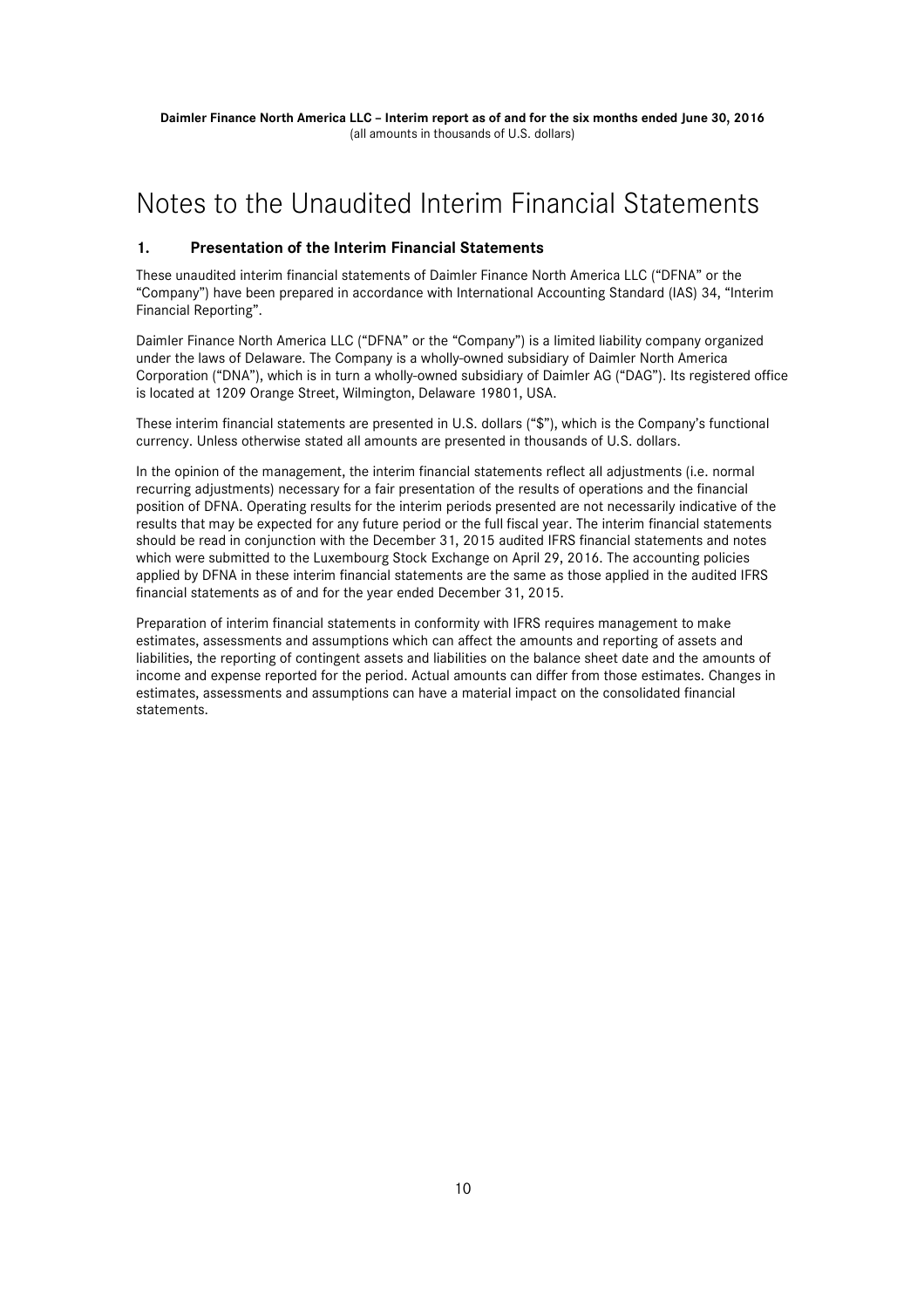### **2. Transactions with related parties**

The following table sets forth amounts receivable from related parties:

|             | June 30, 2016 | December 31, 2015 |
|-------------|---------------|-------------------|
| <b>DNA</b>  | 23,793,165    | 25,757,662        |
| <b>DNAF</b> | 1.496         | 3,394             |
| Total       | 23,794,661    | 25,761,056        |

The following table sets forth amounts payable to related parties:

|            | June 30, 2016 | December 31, 2015 |
|------------|---------------|-------------------|
| <b>DNA</b> | -             |                   |
| <b>DAG</b> | 17,385        | 19.728            |
| Total      | 17,385        | 19,728            |

DFNA is charged fees for the full and unconditional guarantees on its outstanding notes and bonds and commercial paper programs by DAG. These fees are calculated as a set percentage of the outstanding notes and bonds and commercial paper for any given year. These guarantee fees were \$15,055 and \$13,096 for the six months ended June 30, 2016 and June 30, 2015, respectively.

The Company is charged for administrative overhead expense by DNA. These expenses were \$1,756 and \$1,793 for the six months ended June 30, 2016 and June 30, 2015, respectively.

DFNA and DNA are also parties to agreements pursuant to which DNA reimburses DFNA for any and all expenses incurred in connection with the administration of DFNA's notes and bonds and commercial paper programs. These reimbursements are recognized in income.

There are no related party transactions with key management personnel as defined in IAS 24.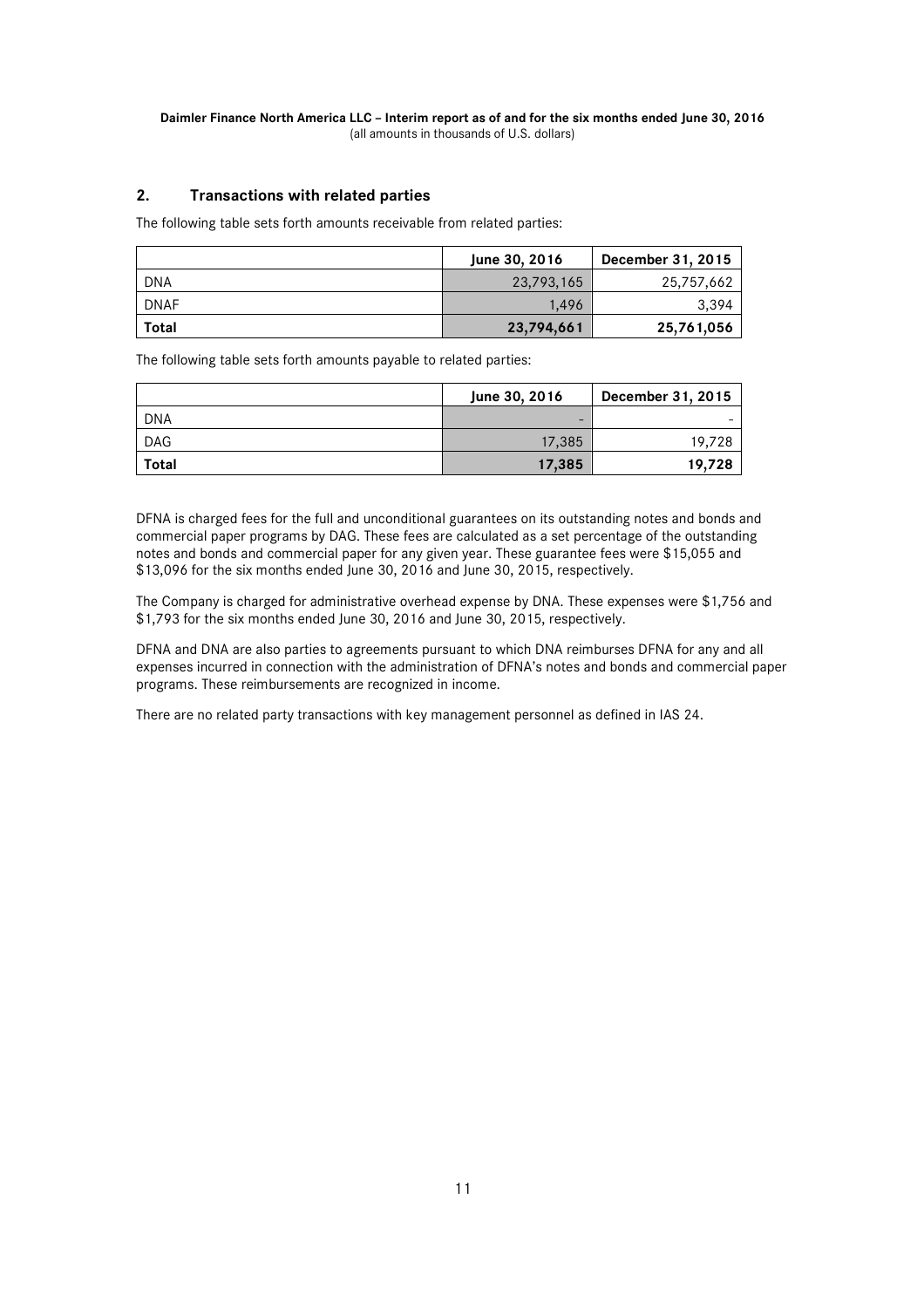#### **Daimler Finance North America LLC – Interim report as of and for the six months ended June 30, 2016**  (all amounts in thousands of U.S. dollars)

### **3. Notes and bonds payable**

DFNA's obligations under the notes and bonds program are fully and unconditionally guaranteed by its ultimate parent company, DAG. Simultaneously, DFNA and DNA entered into an agreement according to which DNA reimburses DFNA for any and all fees incurred by DFNA in the course of the administration of the program.

During the first six months of 2016, \$1,950,000 of notes and bonds payable matured.

Terms and conditions of new notes payable issued during the first six months of 2016 are as follows:

|                                              | Currency   | Nominal<br>interest rate | Year of<br>maturity | Face value | Carrying<br>amount |
|----------------------------------------------|------------|--------------------------|---------------------|------------|--------------------|
| <b>US-Dollar Medium</b><br><b>Term Notes</b> |            |                          |                     |            |                    |
| Medium Term Note                             | <b>USD</b> | 2.125%                   | 2020                | 400,000    | 397,592            |
| Medium Term Note                             | USD        | 2.125%                   | 2020                | 100,000    | 100,009            |
| Total                                        |            |                          |                     | 500,000    | 497,601            |

### **4. Commercial paper**

In February 2011, DFNA entered into a \$3,000,000 private placement of commercial paper. As of June 30, 2016, no commercial papers were outstanding. DFNA's obligations under the commercial paper program are fully and unconditionally guaranteed by its ultimate parent company, DAG.